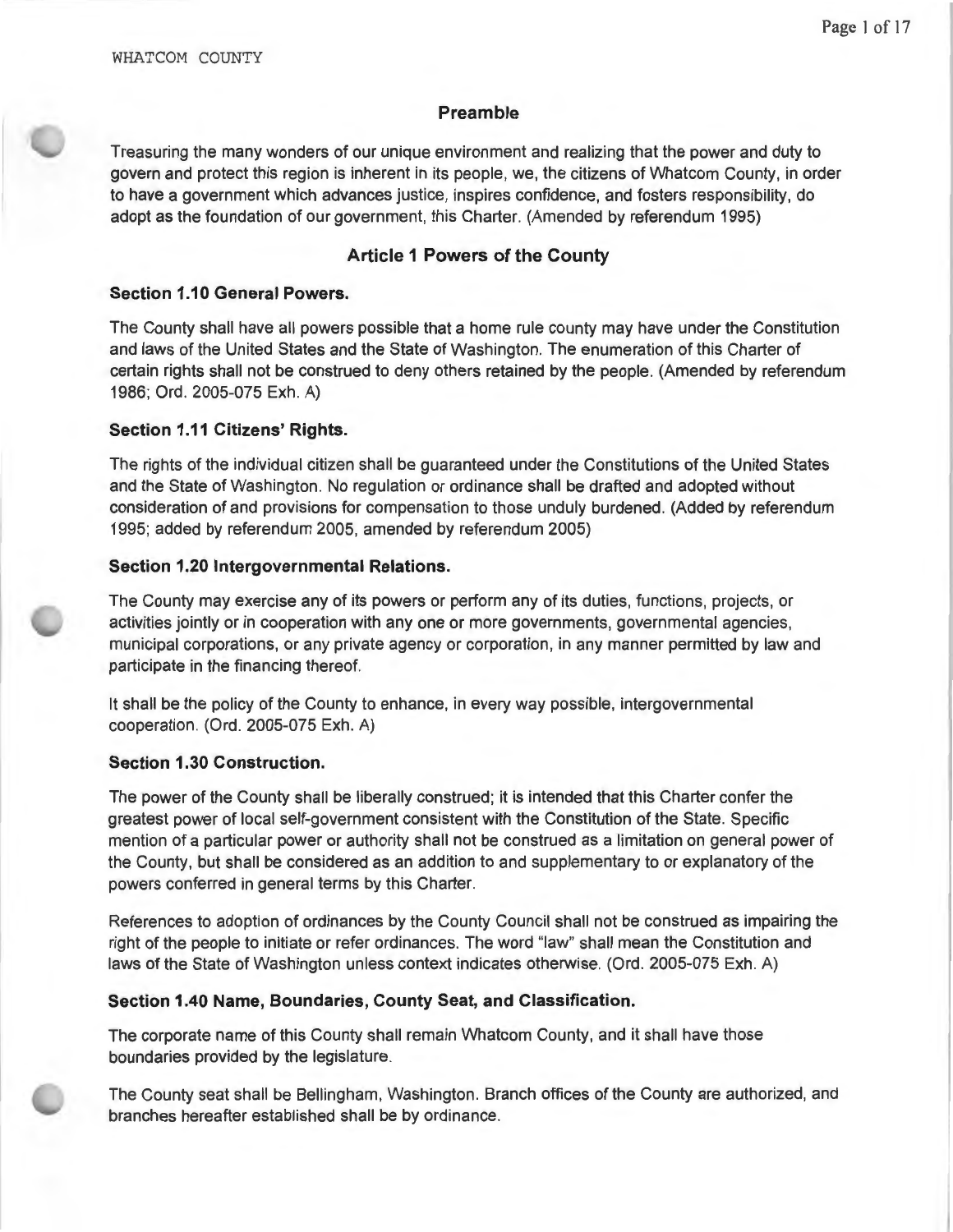Wherever "classification" is significant, this County shall be considered equivalent to a classified county of the class having the population of this county at the time of the last official census. (Ord. 2005-075 Exh. A)

#### **Section 1.50 Separation of Powers and Cooperation of Branches.**

There shall be separation of powers into two branches of government: executive and legislative. Both branches are to dutifully fulfill their responsibilities and refrain from overextending their authority, as defined in this Charter.

Though powers are distributed to the respective branches, each branch shall strive to work with the other branch for a unified government for the people of Whatcom County. (Added by referendum 1995)

#### **Section 1.51 Performance and Strategic Planning.**

The executive and legislative branches shall engage in long-term strategic planning to establish organizational structure, priorities, and performance measurements. The County Executive shall present an annual report during the first week of May. (Added by referendum 1995)

#### **Article 2 The Legislative Branch**

#### **Section 2.10 Composition.**

The legislative power of the County not reserved to the people or to the County Executive shall be vested in a County Council. (Ord. 2005-075 Exh. A)

#### **Section 2.11 Three Districts. 1**

The County Council shall consist of seven (7) members, selected as follows: For purpose of nomination of members of the Council, the county shall divide into three districts so that each district shall comprise as nearly as possible one-third of the population of the county. On adoption of the Charter, the existing commissioner districts shall constitute the three districts for the purpose of nomination of candidates to the County Council. (Ord. 2005-075 Exh. A)

#### **Section 2.12 Nominations.**

(a) Nominees by district.

There shall be two Council positions in each of the three districts, designated position (A) and position (8), respectively. At the primary election, the qualified electors of each district shall select two (2) candidates for each position to be filled from their district.

(b) Nominee at large.

There shall be one Council position designated councilmember at-large, which shall be nominated without regard to district. The two candidates receiving the largest number of votes county-wide shall be certified as candidates for the position of councilmember at-large. (Ord. 2005-075 Exh. A)

#### **Section 2.13 Election Countywide.**

The registered voters of Whatcom County shall vote upon each Council member position at the November general election. The candidate receiving the highest number of votes for each position shall be elected. (Ord. 2007-069 Exh. A (ballot measure certified by voters 11/25/2008); Ord. 2005- 075 Exh. A; amended by referendum 2005)

#### **Section 2.14 Terms of Council Members.**

The term of office of each elected councilmember shall be four (4) years commencing with the second Monday in January following election, and until a successor has been elected and has qualified. (Ord. 2005-075 Exh. A)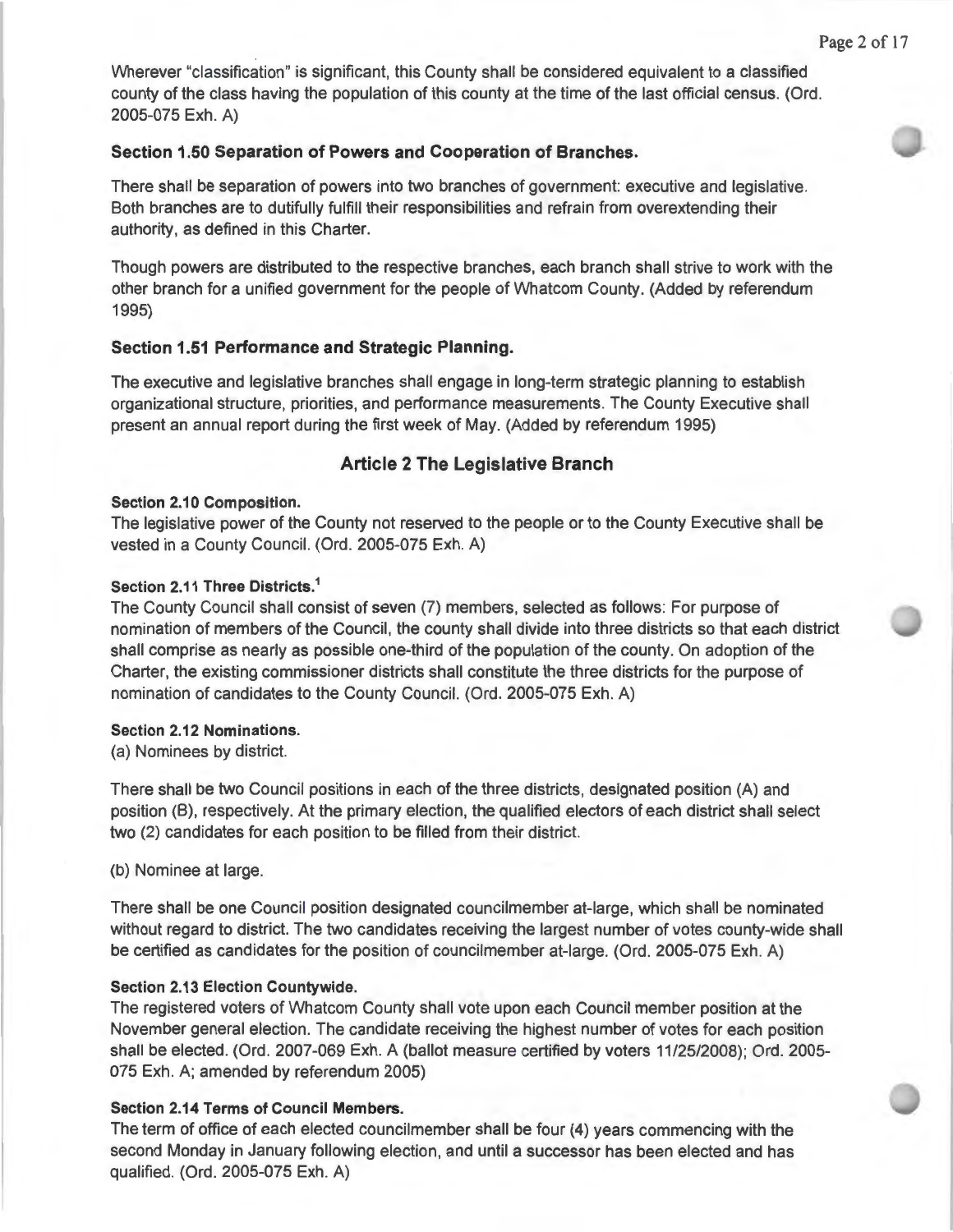#### **Section 2.20 Powers.**

The County Council shall exercise its legislative power by adoption and enactment of ordinances or resolutions. It shall have the power:

(a) To levy taxes, appropriate revenue and adopt budgets for the County.

(b) To establish the compensation to be paid to all County officers and employees and to provide for the reimbursement of expenses, except as provided in Section 6.100.

(c) Except as otherwise provided for herein, to establish, abolish, combine and divide by ordinance, non-elective administrative offices and executive departments and to establish their powers and responsibilities.

(d) To adopt by ordinance comprehensive plans, including improvement plans for the present and future development of the county.

The enumeration of particular legislative powers shall not be construed as limiting the legislative powers of the County Council. (Ord. 2011 -026 Exh. A; Ord. 2005-075 Exh. A)

#### **Section 2.21 Council Subpoena Powers.**

The County Council may, in connection with the legislative process, make investigations into the affairs of the County and the conduct of any County department, office or agency and for this purpose may subpoena witnesses, administer oaths, take testimony and require the production of evidence, and may invoke the aid of any court of competent jurisdiction to carry out such powers, provided that any witness shall have the right to be represented by counsel. The Council, as a whole or by committee, may conduct public hearings on matters of public concern. (Ord. 2005-075 Exh. A)

#### **Section 2.22 Organization.**

The County Council shall annually elect one of its members as chair and a vice-chair who shall act in the absence of the chair. It shall be responsible for its own organization, the rules of conduct of its business and for the employment and supervision of such persons as it deems necessary to assist it in the performance of its duties. A majority of the Council shall constitute a quorum at all meetings. Council action shall require at least a majority of the entire Council except where two-thirds vote is required , in which case two-thirds of the entire Council shall be necessary. (Amended by referendum 1986)

#### **Section 2.23 Rules of Procedure.**

The County Council shall enact by ordinance rules of procedure governing the time, place and conduct of its meetings and hearings and the introduction, publication, consideration and adoption of ordinances; provided, that the Council shall meet regularly throughout the year no fewer than 22 times. All meetings shall be open to the public except to the extent that executive sessions are authorized by law and a verbatim public record shall be kept of each meeting by electronic or mechanical means for a reasonable period of time as provided by state law and, in addition, written minutes shall be promptly recorded , said minutes to include a summation of the actions and discussions forthcoming from each council meeting, as well as a record of the vote of each councilmember. (Ord. 2005-075 Exh. A; amended by referendum 2005)

#### **Section 2.24 Relationship with Other Branches.**

Except in the exercise of its legislative powers under this Charter, as defined in Section 2.20, the County Council, its staff, and individual councilmembers shall not interfere in the administration of the executive branch. They shall not give orders to or direct, either publicly or privately, any officer, or employee subject to the direction and supervision of the County Executive, executive branch, or other elected official.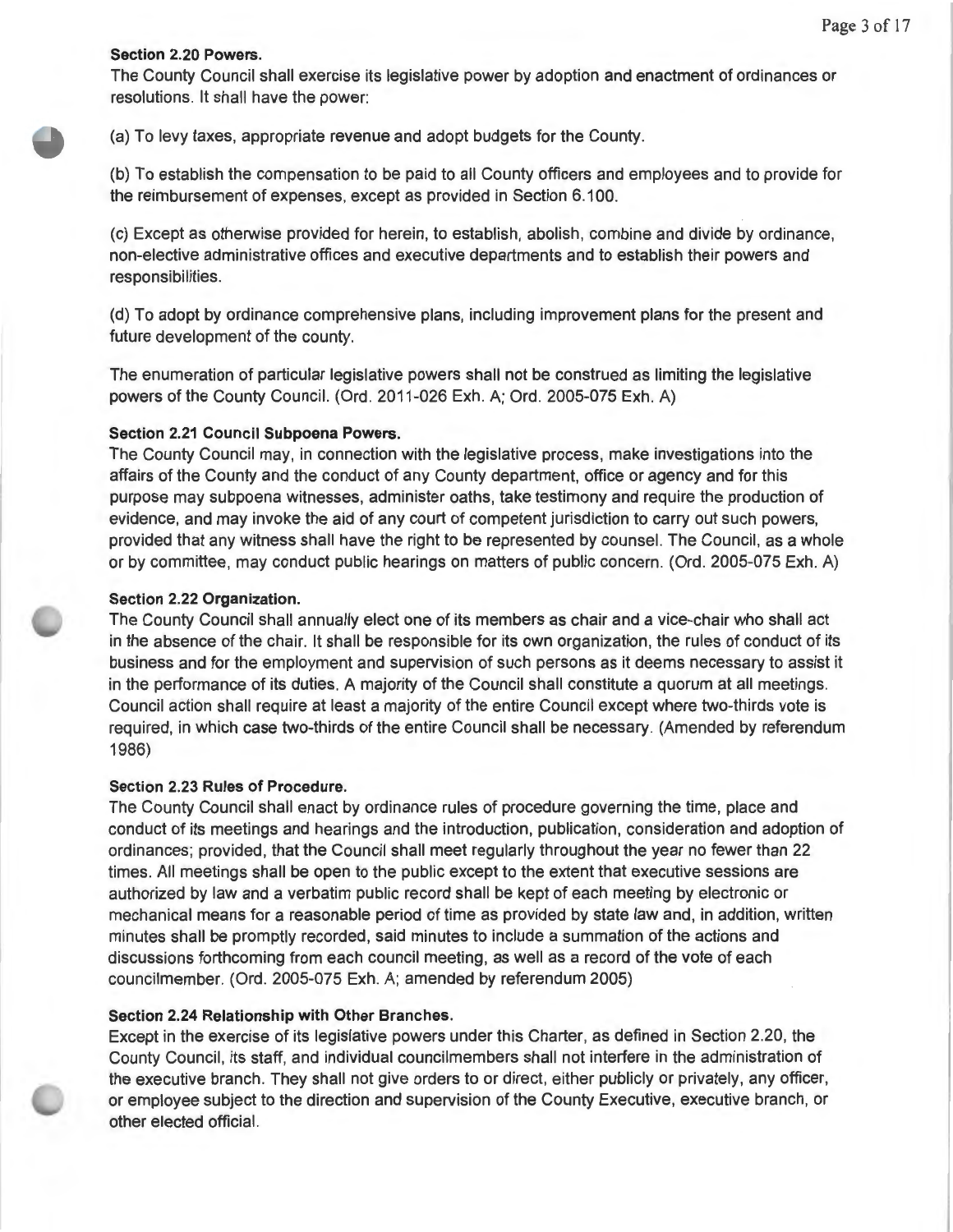Interaction between the County Council, its staff and individual councilmembers, and those officers and employees within the executive branch shall follow procedures agreed to by the County Executive and the County Council. (Amended by referendum 1995; Ord. 2005-075 Exh. A)

#### **Section 2.30 Ordinances.**

Every legislative act shall be by ordinance.

The subject of every ordinance shall be clearly stated in the title, and no ordinance shall contain more than one subject. Ordinances or summaries of them, the places where copies are filed, and the times when they are available for inspection, shall be published when the ordinances are proposed and again upon enactment.

No ordinance shall be amended unless the new ordinance sets forth each amended section or subsection at full length.

Ordinances may, by reference, adopt Washington State statutes, or any recognized , printed codes or compilations in whole or in part.

At least thirteen (13) days shall pass between the introduction and the final passage of every ordinance except emergency ordinances. Every ordinance shall be introduced in its entirety in writing.

Every ordinance which passes the County Council must be presented to the County Executive. If approved by the Executive, the ordinance shall be signed by the Executive and become law as provided in this section. If not approved by the Executive, the entire ordinance shall be vetoed and returned with the Executive's written objections, which shall be entered in the journal of Council proceedings. If, within thirty (30) days after being returned to the Council, the ordinance receives the affirmative vote of two-thirds of the entire Council, it shall become law. If the Executive does not either sign or veto an ordinance within ten (10) days, Saturdays, Sundays and holidays excepted, after presentation of the ordinance by the Council, it shall become law without the Executive's signature.

Except as otherwise provided in this Charter, all ordinances shall take effect ten (10) calendar days after the date they are signed by the County Executive or otherwise enacted or at a later date if stated in the ordinance. (Ord. 2005-075 Exh. A)

#### **Section 2.40 Emergency Ordinances.**

An ordinance necessary for the immediate preservation of the public peace, health, or safety or support of the County government and its existing institutions may be passed by a two-thirds vote of the County Council, which shall be effective immediately when approved by the County Executive. No emergency ordinances may levy taxes, grant, renew or extend a franchise, regulate the rate charged by any utility or authorize the borrowing of money for more than one hundred and twenty (120) days. An emergency ordinance shall be introduced and passed in the manner prescribed for emergency ordinances generally, except that the emergency and the facts creating it shall be stated in a separate section of the emergency ordinance. The provisions of every ordinance, except one making appropriations from an emergency reserve of borrowing money for one hundred and twenty (120) days or less, shall expire as of the sixty-first (61 st) day following the date on which the ordinance became law. (Ord. 2005-075 Exh. A)

#### **Section 2.50 Resolutions.**

The County Council shall confirm or reject appointments by the County Executive within thirty (30) days of the date the name or names are submitted to it; may pass resolutions to organize and administer the legislative branch; may pass resolutions to make declarations of policy which do not have the force of law and to request information from any other agency of County government.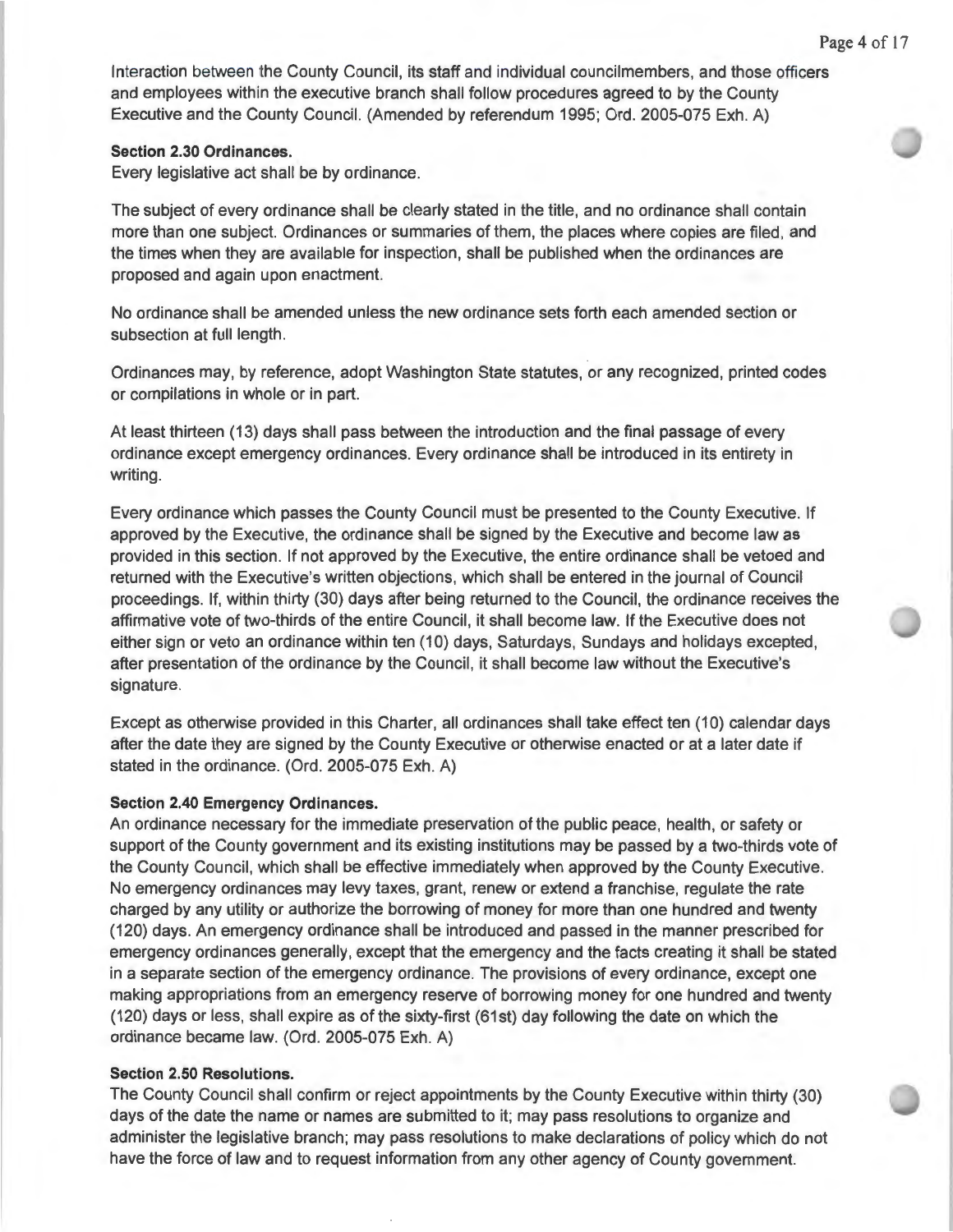Resolutions shall not be subject to the veto power of the Executive, and the Council in passing resolutions need not comply with the procedural requirements for the introduction, consideration and adoption of ordinances. (Ord. 2005-075 Exh. A)

# **Section 2.60 Codification of Ordinances.**

All ordinances of the County which are of a general and permanent nature or impose any fine, penalty, or forfeiture shall be codified in a code which shall be adopted by ordinance and shall be known as the Whatcom County Code. The code shall be kept current to reflect newly adopted, amended or repealed ordinances. A current copy shall be placed in the main regional library and in such other places as the County Council deems appropriate. (Ord. 2005-075 Exh. A)

 $1$  Editor's Note: For the specific designation of each district, see Ch. 1.12.

# **Article 3 The Executive Branch**

# **Section 3.10 Composition and Powers.**

The executive branch shall be composed of the County Executive, the County Assessor, the County Auditor, the County Treasurer, the County Sheriff, the officers and employees of administrative offices and executive departments established by this Charter or created by the County Council and the members of boards and commissions, except boards which have quasi-judicial powers. The executive branch shall have all executive powers of the County under this Charter. (Ord. 2005-075 Exh. A)

# **Section 3.20 The County Executive.**

The County Executive is the Chief Executive Officer of Whatcom County.

# **Section 3.21 Election and Term of Office.**

The County Executive shall be nominated and elected by the voters of the county, and the term of office shall be four years and until the successor is elected and qualified. (Ord. 2011-026 Exh. A; Amended by referendum 1986)

# **Section 3.22 Powers and Duties.**

As Chief Executive Officer, the County Executive shall have all the executive powers of the County which are not expressly vested in other specific elective officers by this Charter. The County Executive shall have the power to:

(a) Supervise all administrative offices and executive departments established by this Charter or created by the County Council.

(b) Execute and enforce all ordinances and state statutes within the county.

(c) Present to the County Council an annual statement of the governmental affairs of the County and any other report which may be deemed necessary.

(d) Prepare and present to the County Council budgets and a budget message setting forth proposals for the County during the next fiscal year.

(e) Prepare and present to the County Council comprehensive plans including capital improvement plans for the present and future development of the county.

(f) Veto any ordinance adopted by the County Council except as otherwise provided in this Charter.

(g) Assign duties to administrative offices and executive departments which are not specifically assigned by this Charter or by ordinance.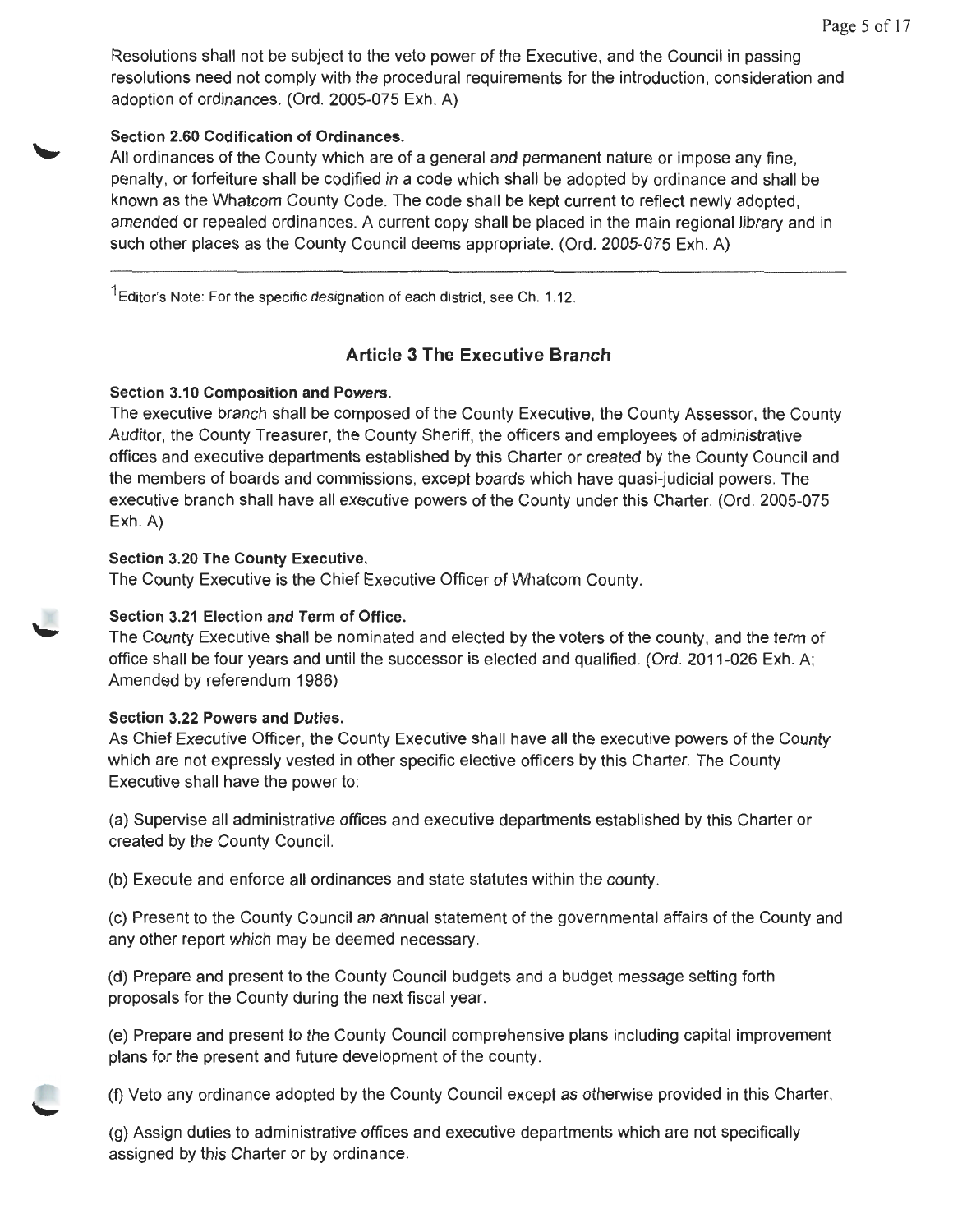(h) Sign or cause to be signed, on behalf of the County, all claims, deeds, contracts and other instruments.

The specific statement of particular executive powers shall not be construed as limiting the executive powers of the County Executive. (Amended by referendum 1986; Ord. 2005-075 Exh. A)

#### **Section 3.23 Appointments by County Executive and Confirmation.**

The County Executive shall appoint the chief officer of each executive and administrative department and office, except all elected offices; and shall appoint the members of all boards and commissions except as otherwise provided in this Charter. The appointments by the County Executive shall be subject to confirmation by a majority of the County Council. The County Executive may appoint a confidential secretary and administrative assistant without Council confirmation. The term of office of any board or commission member shall not be longer than four **(4)** years. Terms of members of boards and commissions shall be limited to two (2) consecutive full terms.

#### **Section 3.24 Appointments by the Chief Officers.**

The chief officer of each administrative office and executive department shall appoint all officers and employees of the office or department and shall comply with the rules of the personnel system when appointing officers and employees to positions covered by the personnel system. (Amended by referendum 1986)

#### **Section 3.25 Qualifications.**

The chief officers appointed by the County Executive shall be appointed on the basis of their abilities, qualifications, integrity and prior experience concerning the duties of the office to which they shall be appointed.

# **Section 3.26 Executive Pro Tempore.**

The County Council, at its annual election, by majority vote, may designate one of its number as Executive Pro Tempore, or in lieu thereof, the Council may appoint any qualified person to serve as Executive Pro Tempore.

The Executive Pro Tempore shall hold office at the pleasure of the Council, and in case of the absence or temporary disability of the Executive, perform the duties of Executive except the Executive Pro Tempore shall not have power to appoint or remove any officer, or to veto any acts of the County Council. (Amended by referendum 1986)

#### **Section 3.30 Administrative Offices.**

The administrative offices of Whatcom County shall consist of those agencies of the executive branch which primarily provide administrative services for the various agencies of County government. (Ord. 2005-075 Exh. A)

#### **Section 3.40 The Executive Offices.**

The executive offices shall consist of the departments of the County Assessor, the County Auditor, the County Treasurer, the County Sheriff and those agencies of the executive branch which are primarily engaged in the execution and enforcement of ordinances and statutes concerning the public peace, health and safety and which furnish or provide governmental services directly to or for the residents of Whatcom County.

#### **Section 3.50 Other Elected Officials**

Other elected officials include the Assessor, Auditor, Treasurer and Sheriff.

## **Section 3.51 Election and Term of Office.**

There is hereby created by the adoption of this Charter the office of County Assessor, County Auditor, County Treasurer and County Sheriff. These elected officers shall be nominated and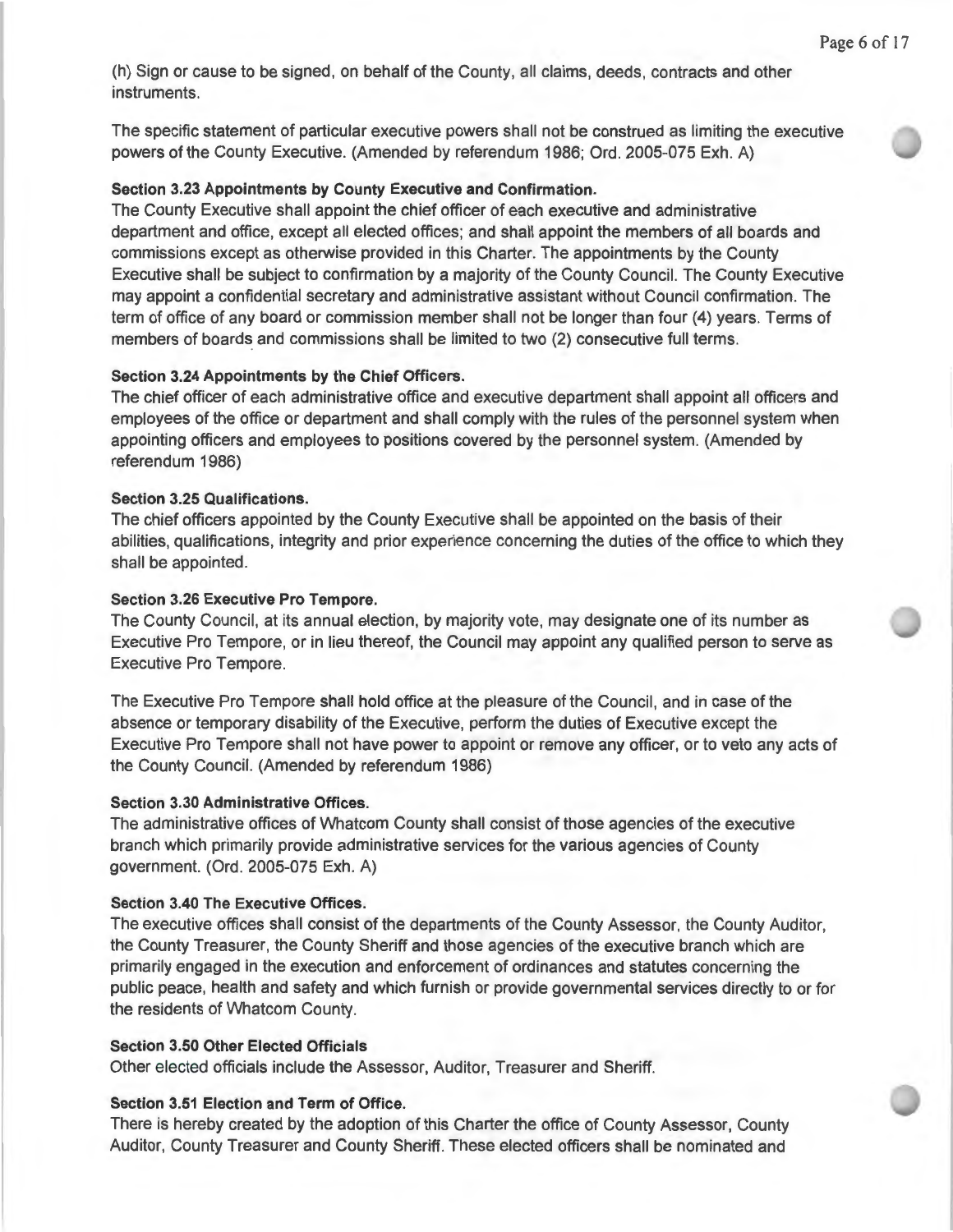elected by the voters of the county, and their terms of office shall be four years and until their successors are elected and qualified. (Ord. 2011-026 Exh. A; Ord. 2005-075 Exh. A)

#### **Section 3.52 Powers and Duties.**

The County Assessor and Sheriff created by adoption of this Charter shall have the powers and duties of their respective offices as provided by general law, provided that these offices and those of the Auditor and Treasurer shall be subject to the personnel, budgeting and any other policies set by the County Council.

The County Auditor shall be the recorder of deeds and other instruments which are required by law to be filed and recorded in the County; shall issue licenses and other records, as specified in County law and as an agent of the state; shall certify and administer all elections within the County, as part of these duties shall publish and distribute a local voters pamphlet for all primary and general elections, and maintain voter rolls and records; shall audit County financial systems, records, and management procedures for compliance with recognized accounting principles and conformance to federal, state, and County laws, policies, and procedures; shall insure the adequacy and standing of County finances through certification of an annual financial report; and shall perform other duties as specified by County law.

The County Treasurer shall be the official responsible for tax and assessment billing and receipt of money due the County; shall disburse funds for the County; shall be responsible for banking relationships, cash and debt management, and investment of funds; shall maintain necessary records and submit regular reports on treasury activities; and shall perform other duties as specified by County law. (Ord. 93-043; Ord. 2005-075 Exh. A; amended by referendum 2005)

#### **Section 3.53 Appointments by Elected Officials.**

The County Assessor, Auditor, Treasurer, and Sheriff each shall hire all officers and employees of the office or department and shall comply with the rules of the personnel system when appointing officers and employees to positions covered by the personnel system. (Amended by referendum 1986)

#### **Section 3.54 Qualifications.**

The chief officers appointed by the County Assessor, Auditor, Treasurer, and Sheriff shall be appointed on the basis of their abilities, qualifications, integrity and prior experience concerning the duties of the office to which they shall be appointed.

#### **Section 3.55 County Prosecuting Attorney.**

The County Prosecuting Attorney shall have all the powers, authorities and duties granted to and imposed upon a Prosecuting Attorney by State law.

#### **Section 3.60 Appointed Executive Officers.**

The appointed Officers are the Clerk of the Superior Court and the County Medical Examiner.

## **Section 3.61 Clerk of the Superior Court.**

The Clerk of the Superior Court shall be appointed by the County Executive and confirmed by a majority of the County Council from a list of at least three candidates submitted to them by the Superior Court Judges. Except as provided in this section, the Clerk shall be subject to the personnel, budgeting, purchasing, property control and records management systems as provided in this Charter, or by any ordinance or resolution as the Council may direct.

## **Section 3.62 County Medical Examiner.**

The County Medical Examiner shall be appointed by the County Executive from applicants approved by the Whatcom County Medical Society and the County Sheriff and shall be confirmed by the County Council. The Medical Examiner shall have an M.D. or 0 .0 . degree and be licensed to practice medicine in this state. The Medical Examiner shall perform duties as prescribed by general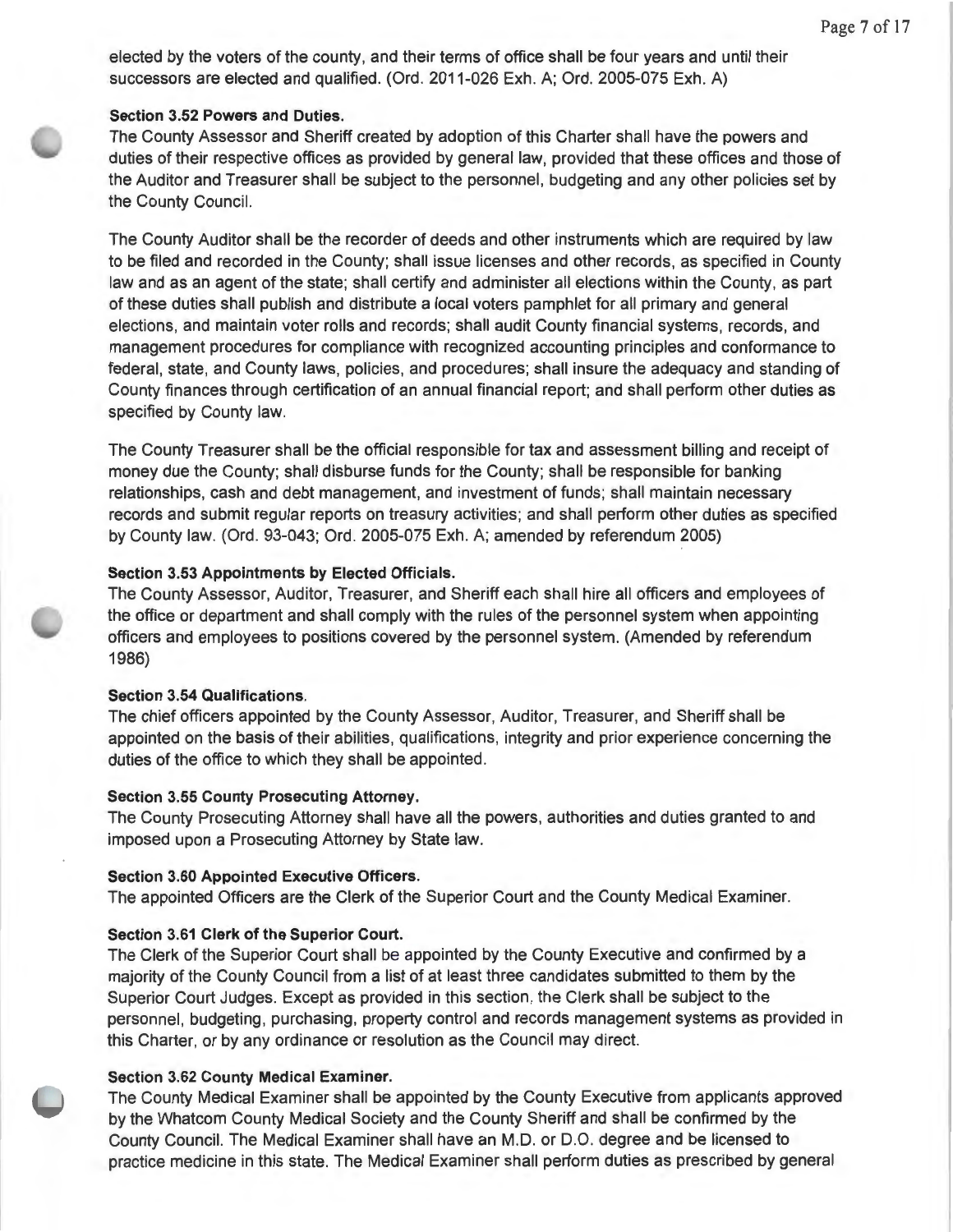law or by ordinances or resolutions adopted by the Council and shall receive compensation as determined by the Council. The Council shall declare by ordinance that the responsibility for property of the deceased be delegated to an officer of the court or county other than the Medical Examiner.

# **Article 4 Elections**

## **Section 4.10 Election Procedures.**

Except as provided in this Article, the nominating primaries and elections of the Assessor, Auditor, Treasurer and Sheriff shall be conducted in accordance with general law governing the election of non-partisan County officers.

Nominating primaries and elections of the County Council and Executive shall be conducted in accordance with general law governing the election of non-partisan County offices. (Amended by referendum 1986; Ord. 2005-075 Exh. A)

#### **Section 4.20 Qualifications.**

Each County officer holding an elective office shall be, at the time of his appointment or election and at all times while holding office, a citizen of the United States and a resident and registered voter of Whatcom County and councilmembers shall be residents of the districts which they represent. Any change in the boundaries of the councilmember's district which shall cause that member to be no longer a resident of the district which that councilmember represents shall not disqualify that councilmember from holding office during the remainder of the term for which that councilmember was elected or appointed. (Amended by referendum 1986; Ord. 2005-075 Exh. A)

#### **Section 4.30 Conflict of Interest.**

The County Council, Executive, Assessor, Auditor, Treasurer, Sheriff and Prosecuting Attorney shall hold no other office or employment within County government. (Amended by referendum 1986; Ord. 93-046 (part))

## **Section 4.40 District Boundaries.**

The boundaries of each district shall correspond as nearly as practical with the boundaries of election precincts and shall be drawn to produce districts with compact and contiguous territory, composed of geographic units which are approximately equal in population.

#### **Section 4.41 Districting Committee.**

During the month of January, 1981 , and by January 31 of each tenth year thereafter, a five-member Districting Committee shall be appointed. The County Council shall appoint four persons to the committee, two from each major political party, the four to appoint the fifth who shall be the Chairman. The Districting Committee shall within thirty (30) days of its appointment meet and appoint a Districting Master who shall be qualified by education, training and experience to draw a districting plan. If the Districting Committee is unable to agree upon the appointment of a Districting Master within thirty (30) days, the County Council shall appoint a Districting Master by March 31 of that year.

#### **Section 4.42 Districting Plan.**

The Districting Master shall draw a districting plan for the county which shall be submitted by May 1 of the same year to the Districting Committee for adoption with or without amendment. The Districting Committee shall adopt the districting plan within fifteen (15) days. Upon adoption, the districting plan shall be filed with the County Auditor by the Districting Committee. The plan shall become effective upon filing.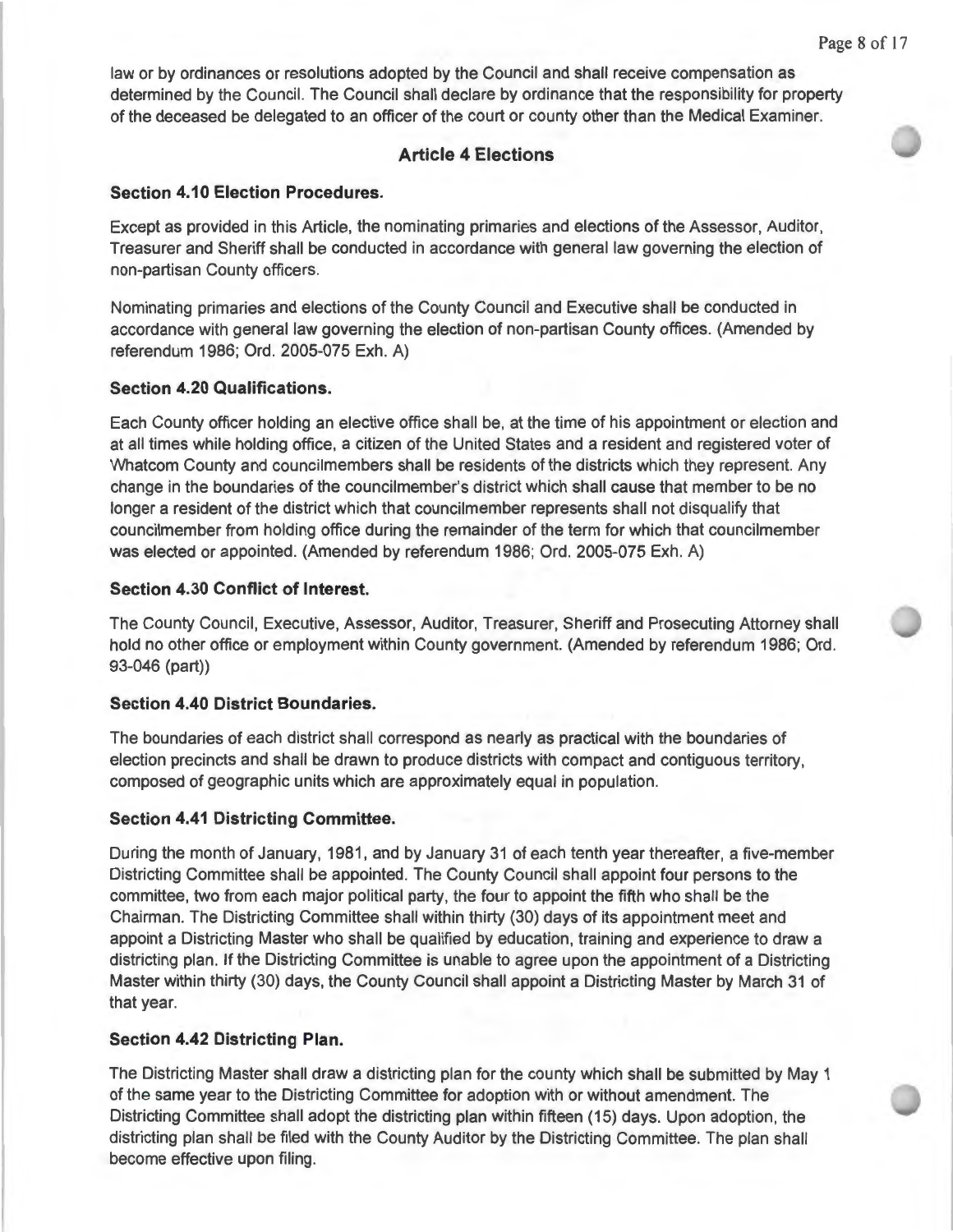# **Section 4.50 Vacancies.**

An elective office shall become vacant on the death, resignation, recall of the officer; a councilmember's absence from three (3) consecutive regular meetings of the County Council, without being excused by the Council; any elected official's absence from the County for thirty (30) days without being excused by the Council, or for other causes. The vacancy shall be filled by the Council as it deems appropriate.

Vacancies in elective office shall be filled at the next November general election, unless the vacancy occurs after the day for filing declarations of candidacy, in which case the vacancy shall be filled at the next succeeding November general election. The person elected shall take office upon certification of the results of the election and shall serve the unexpired term of the vacated office. Until a successor has been elected and certified, a majority of the Council shall fill the vacancy by appointment. All persons appointed to fill vacancies shall meet the qualifications of Section 4.20. (Amended by referendum 1986; Ord. 2005-075 Exh. A; amended by referendum 2005)

## **Section 4.60 Commencement of Terms of Office.**

The election of County officers provided for in this Charter shall be held on odd-numbered years as provided by general law and the provisions of this Charter. The term of office of elected County officers shall commence on the second Monday of the next January immediately following the November general election. (Ord. 2005-075 Exh. A)

# **Article 5 The Public lnterest<sup>1</sup>**

## **Section 5.10 Direct Government.**

The people of Whatcom County reserve to themselves the power to make certain proposals, at their option, and to enact or reject them at the polls, independent of the County Council. The veto power of the County Executive does not cover measures initiated by or referred to the people.

## **Section 5.20 The Initiative.**

The first power reserved to the people is the initiative. Any act, bill or ordinance or amendment to an ordinance may be proposed by filing, with the Auditor an initiative petition. No ordinance enacted as a result of initiative shall be amended or repealed within two (2) years after enactment except as a result of a subsequent initiative or referendum .

#### **Section 5.30 Initiative - Limitations.**

No initiative proposal requiring the expenditure of additional funds for an existing activity or of any funds for a new activity or purpose shall be filed unless provisions are specifically made therein for new or additional sources of revenue which may thereby be required .

## **Section 5.40 Initiative - Procedures.**

Any legal voter or organization of legal voters of Whatcom County may file an initiative proposal with the County Auditor, who within five (5) days, excluding Saturday, Sunday and holidays, shall confer with the petitioner to review the proposal as to form and style. The Auditor shall give the proposed initiative a number, which shall thereafter be the identifying number for the measure. The Auditor shall then transmit a copy of the proposal to the Prosecuting Attorney, who within ten (10) days after receipt thereof, in consultation with the petitioner shall formulate a concise statement, posed as a positive question, not to exceed twenty (20) words, which shall express and give a true and impartial statement of the purpose of the measure. Such concise statement will be the ballot title. The petitioner then has one hundred and twenty (120) days to collect the signatures of the registered voters in the county equal in number to not less than fifteen (15) percent of the votes cast in the

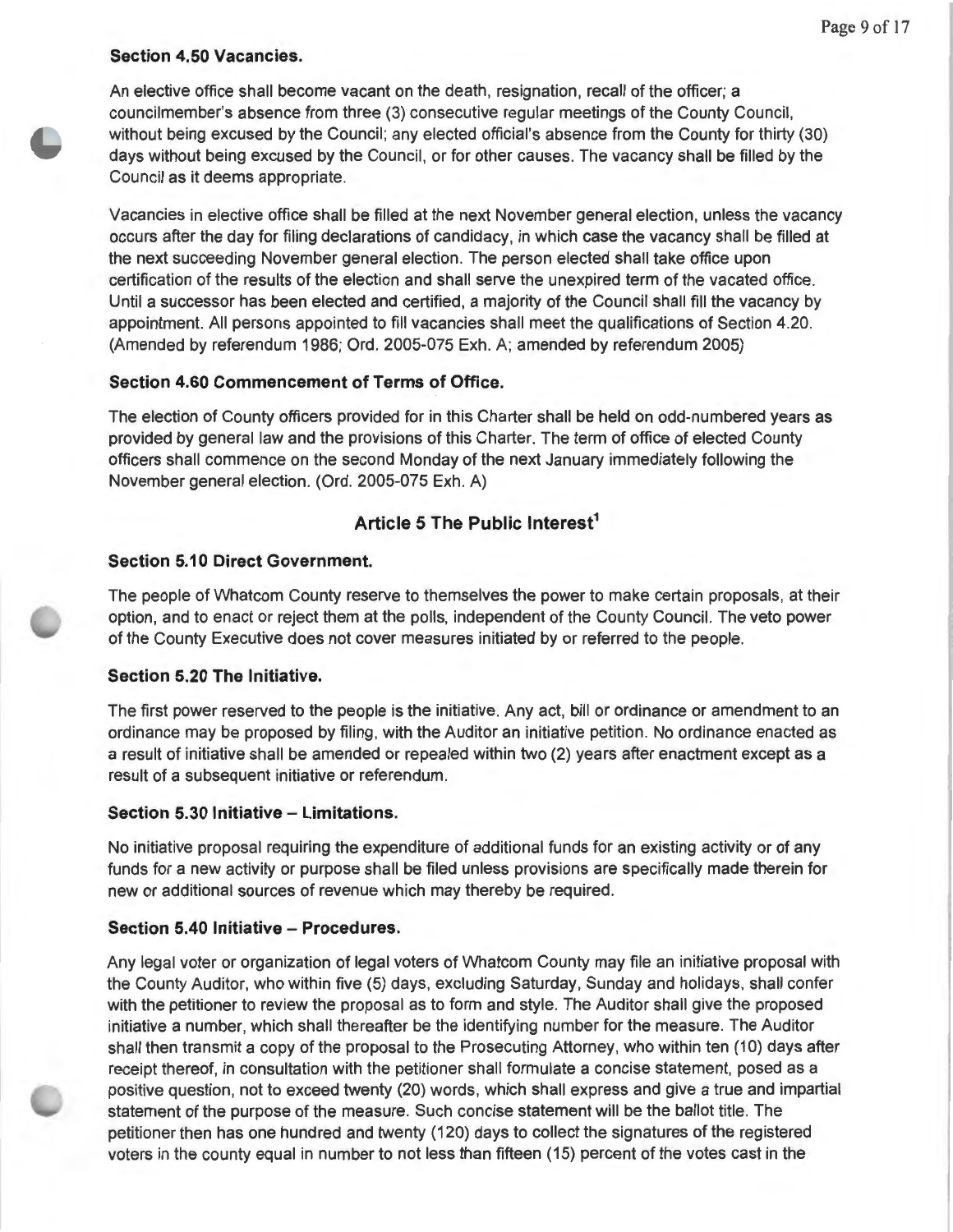county in the last general election. The one hundred and twenty (120) day period shall begin upon receipt of official notification to petitioner(s) by the Prosecuting Attorney's Office either by certified mail or messenger. If the last day for collecting signatures falls on a weekend or legal holiday, then the one hundred and twenty (120) day period shall extend to the end of the next business day. Each petition shall contain the full text of the proposed measure, ordinance or amendment to an ordinance and the ballot title. The Auditor shall verify the sufficiency of the signatures on the petition and, if it is validated, submit the proposal to the people at the next general election that is not less than one hundred and twenty (120) days after the registering of the petition, unless the County Council enacts the proposal without change or amendment. If the County Council does not adopt the proposed measure and adopts a substitute measure concerning the same subject matter, the substitute proposal shall be placed on the same ballot with the initiative proposal; and the voters shall be given the choice of accepting either or rejecting both and shall then be given the choice of accepting one and rejecting the other. If a majority of those voting on the first issue is for accepting either, then the measure receiving the majority of the votes cast on the second issue shall be deemed approved. If a majority of those voting on the first issue is for rejecting both, then neither measure shall be approved regardless of the vote on the second issue. (Amended by referendum 1986; Ord. 93-046 (part); amended by referendum 1995)

#### **Section 5.41 Mini-Initiative.**

Any ordinance or amendment to an existing ordinance may be proposed to the County Council by registering with the Auditor initiative petitions bearing the signatures of qualified voters equal in number to not less than three (3) per cent of the number of votes cast in the county in the last gubernatorial election. Upon verifying the sufficiency of the signatures, the Auditor shall transmit the initiative petition to the Council which shall hold a public hearing on the proposed ordinance and enact or reject the ordinance within sixty (60) days.

## **Section 5.42 Initiative - Insufficient Signatures.**

If the proponents of an initiative fail to obtain the required number of signatures in the designated time period, but have sufficient signatures to qualify the proposal as a mini-initiative, the proposal shall be treated as a mini-initiative at the request of the proponents. (Amended by referendum 1986)

## **Section 5.50 The Referendum.**

The second power reserved by the people is the referendum. It may be ordered on any act, or bill, or ordinance, or any part thereof passed by the County Council except such ordinances as may be necessary for the immediate preservation of the public peace, health or safety or support of the County government and its existing public institutions. Upon registration and validation of a referendum petition, the measure will be ineffective pending the outcome of the referendum procedure. The registering of a referendum petition against one or more items, sections or parts of any act, bill or ordinance will not delay the remainder of the measure from taking effect. (Ord. 2005- 075 Exh. A)

## **Section 5.60 Referendum - Procedures.**

Any legal voter, or organization of legal voters of Whatcom County may file a referendum proposal, against any enacted ordinance or portion thereof, with the County Auditor. The proposal shall be presented to the Auditor within forty-five (45) days after the ordinance is passed by the County Council.

Within five (5) days, excluding Saturday, Sunday and holidays, the Auditor shall confer with the petitioner to review the proposal as to form and style. The Auditor shall give the referendum proposal a number, which shall thereafter be the identifying number for the measure. The Auditor shall then transmit a copy of the proposal to the County Prosecuting Attorney, who within ten (10)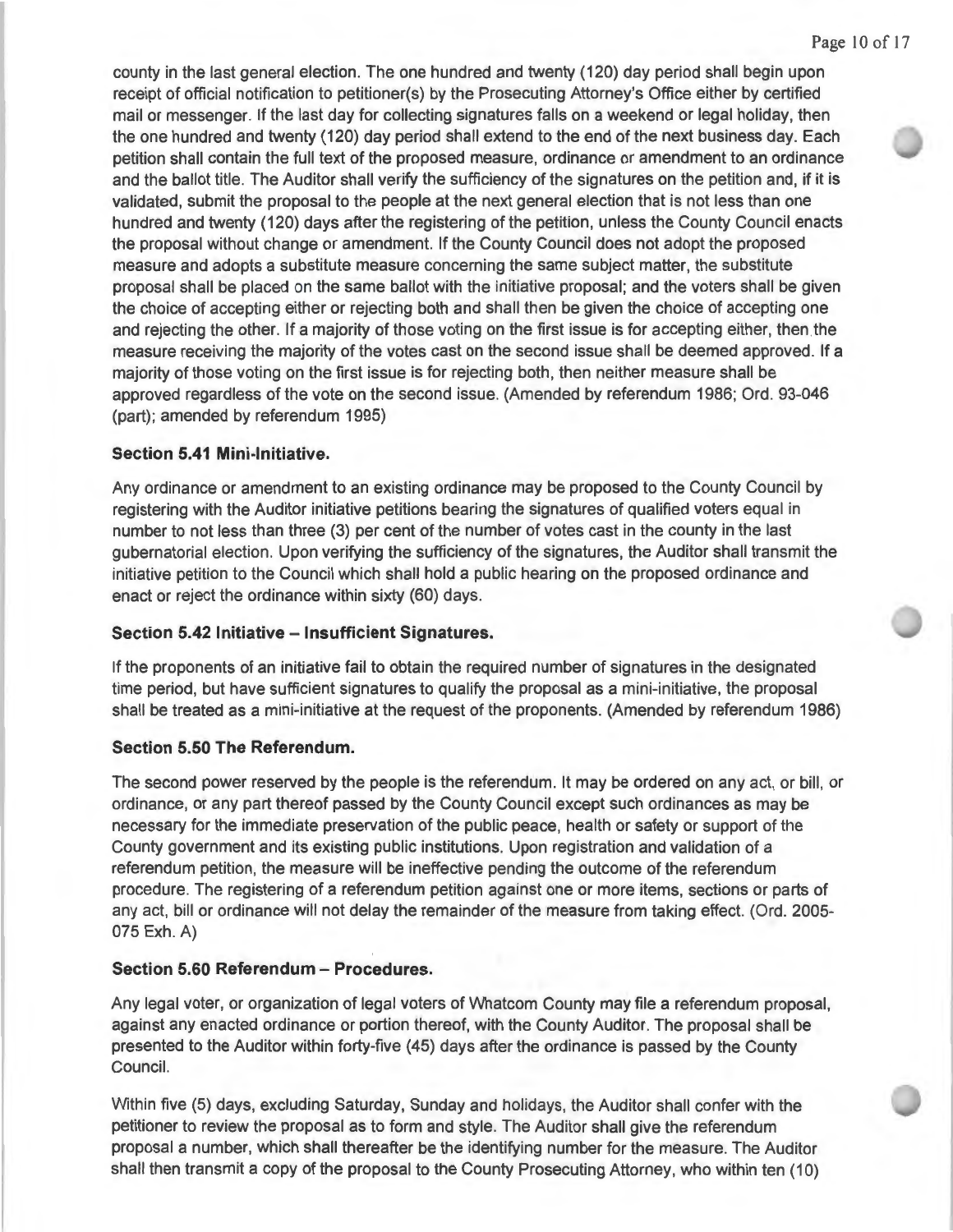days after receipt thereof, shall formulate a concise statement, posed as a question, not to exceed twenty (20) words, which shall express and give a true and impartial statement of the measure being referred. Such concise statement will be the ballot title.

The petitioner then has one hundred and twenty ( 120) days to collect the signatures of registered voters of the county equal in number to not less than fifteen (15) percent of the number of votes cast in the county in the last general election. The one hundred and twenty (120) day period shall begin upon receipt of official notification to petitioner(s) by the Prosecuting Attorney's Office either by certified mail or messenger. If the last day for collecting signatures falls on a weekend or legal holiday, then the one hundred and twenty (120) day period shall extend to the end of the next business day. Each petition shall contain the full text of the measure being referred and the ballot title. The Auditor shall verify the sufficiency of the signatures on the petition and, if it is validated, submit the measure to the people at the next general election that is not less than one hundred and twenty (120) days after the registering of the petitions. (Amended by referendum 1995)

# **Section 5.65 Initiatives, Referendums and Mini-Initiatives Numbering System.**

The Auditor, when assigning numbers to initiatives, referendums and mini-initiatives, shall use a separate sequential series for each category. No number shall be reissued once used. (Amended by referendum 1986)

# **Section 5.70 The Recall.**

The people further reserve the power of recall as provided in the Constitution and the laws of the State of Washington.

# **Section 5.80 Implement by Ordinance.**

The Council shall enact ordinances to promote the carrying out of the provisions of this article.

<sup>1</sup> Editor's Note: For further provisions clarifying the procedures regarding initiatives, referendums, and recalls, see Ch. 1.08.

# **Article 6 Financial Administration**

# **Section 6.05 Budget Cycle.**

The County Council may adopt an ordinance providing for a biennial budget cycle with a midbiennium review and modification for the second year of the biennium. The County Council may repeal such an ordinance and revert to adopting annual budgets for a period commencing after the end of the biennial budget cycle. The County Council may adopt supplemental and emergency budgets in the same manner and subject to the same conditions as if the County had an annual budget cycle. In lieu of adopting an annual budget, or a biennial budget with a mid-biennium review for all funds, the County Council may adopt an ordinance or a resolution providing for a biennial budget or budgets for any one or more funds for the County, with mid-biennium review and modifications for the second year of the biennium with the other funds remaining on an annual budget. The County Council may repeal such an ordinance or resolution and revert to adopting annual budgets for a period commencing after the end of the biennial budget or biennial budgets for the specific agency fund or funds. The County Council with a biennial budget cycle may adopt supplemental and emergency budgets in the same manner and subject to the same conditions as the County Council adopting an annual budget cycle. (Ord. 97-042, 1997).

# **Section 6.10 Presentation and Adoption of Budgets.**

At least seventy-five (75) days prior to the end of each budget cycle, the County Executive shall present to the County Council a complete budget and budget message, proposed current expense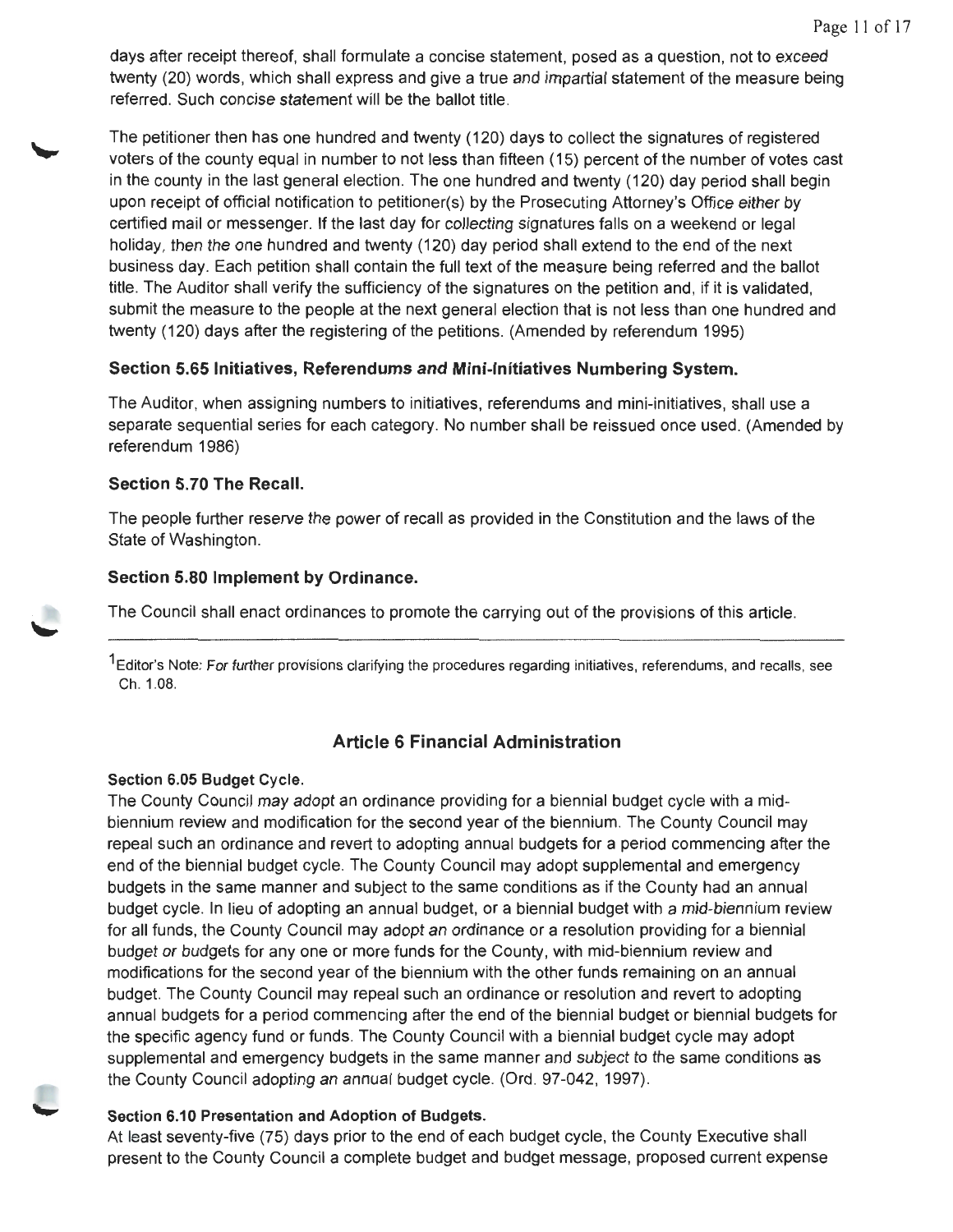and capital budget appropriation ordinances, and proposed tax and revenue ordinances necessary to raise sufficient revenues to balance the budget; and at least thirty (30) days prior to the end of the budget cycle, the Council shall adopt appropriation, tax and revenue ordinances for the next budget cycle. (Ord. 97-042, 1997).

#### **Section 6.100 Salaries of Elected Officials.**

The county council shall establish by ordinance and in accordance with law an independent "citizens' commission on salaries for elected officials" which shall fix the salaries for the county council, executive, assessor, auditor, prosecuting attorney, sheriff and treasurer. Salary commission members shall serve two-year terms ending December 31 , 2014 and every two years thereafter. Members of the salary commission shall serve without compensation, but may receive reimbursement for mileage to and from meetings and for other such expenses directly related to their service as provided by ordinance.

The salary commission shall meet biennially and shall file the salary schedule with the county council and county auditor not later than May 1. The salary schedule shall become effective January 1 of the following calendar year and incorporated into the county budget without further action of the county council, county executive or salary commission.

The salaries for the county council, executive, assessor, auditor, prosecuting attorney, sheriff and treasurer in effect on January 1, 2012 shall remain in effect until changed as provided herein. (Ord. 2011-026 Exh. A)

#### **Section 6.20 Budget Information.**

At least one hundred thirty-five (135) days prior to the end of the budget cycle, all agencies of County government shall submit to the County Executive information necessary to prepare the budget. (Ord. 97-042, 1997; Ord. 2005-075 Exh. A).

#### **Section 6.30 Contents of Budget.**

The budget shall include all funds , revenues and reserves; shall be divided into categories, projects, and objects of expense and shall include supporting data deemed advisable by the County Executive or required by ordinance; shall indicate as to each category, project or object of expense the actual expenditures of the preceding budget cycle, the estimated expenditures for the current budget cycle and requested appropriations for the next budget cycle; and shall include the proposed capital improvement program for the next six budget cycles. The expenditures included in the budget for the ensuing budget cycle shall not exceed the estimated revenues. (Ord. 97-042, 1997).

#### **Section 6.40 Budget Message.**

The budget message shall explain the budget in fiscal terms and in terms of the goals to be accomplished and shall relate the requested appropriations to the comprehensive plans of the County. (Ord. 2005-075 Exh. A)

#### **Section 6.41 Budget Control.**

Within six weeks following the end of each quarterly period during the budget cycle, and more often if required, the County Executive shall submit to the County Council a written report showing the relation between the estimated income and expenses and actual income and expenses to date; and if it shall appear that the income is less than anticipated, the Council may reduce appropriations, except amounts required to meet contractual obligations and for debt, interest and other fixed charges, to such a degree as may be necessary to keep expenditures within the cash income. (Ord. 97-042, 1997; Amended by referendum 1995)

#### **Section 6.50 Copies of the Budget.**

Copies of the budget and budget message shall be delivered to the County Auditor and each councilmember. The budget message and supporting tables shall be furnished to any interested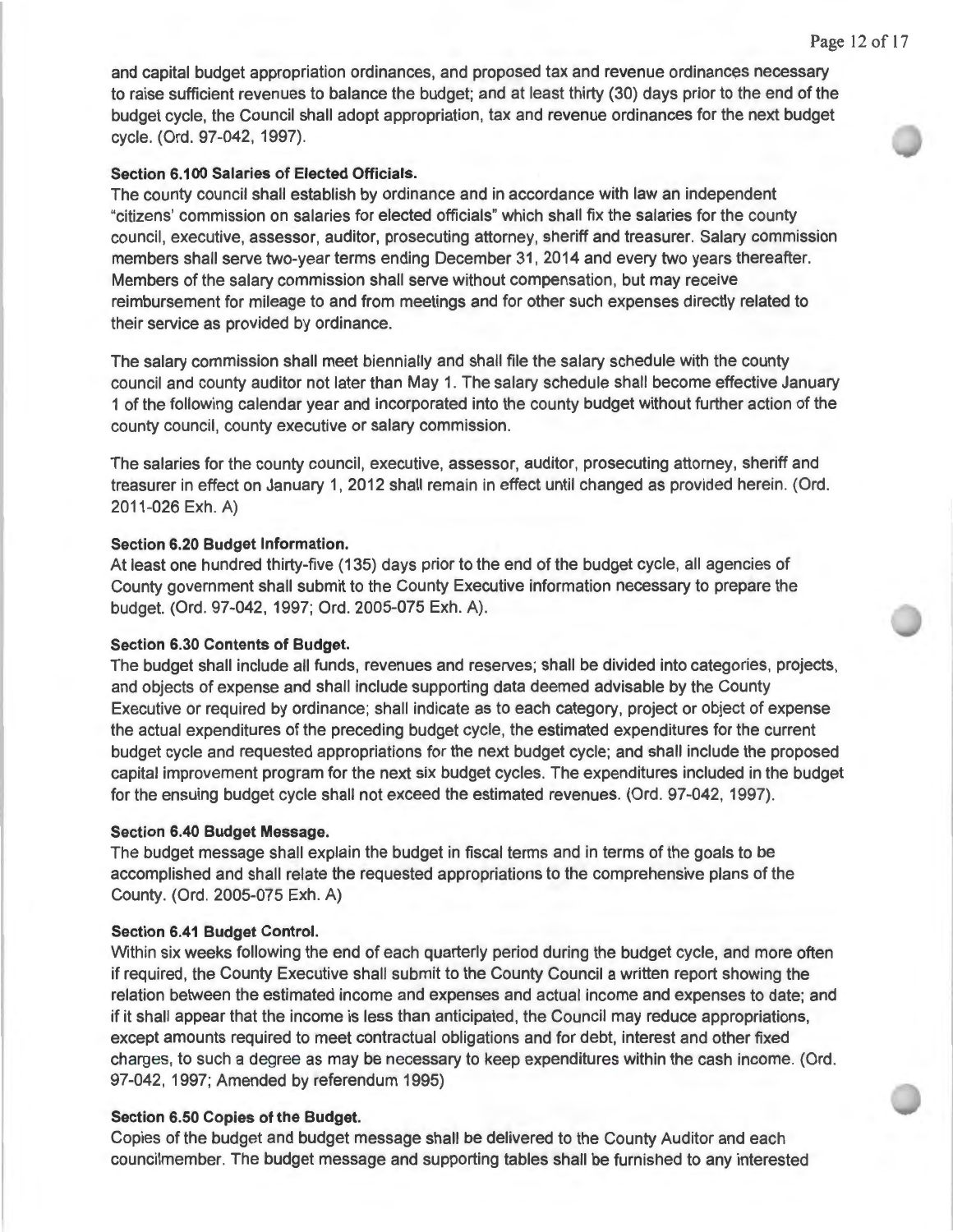person upon request for a reasonable fee as established by ordinance and shall be available for public inspection from the time the budget message is delivered. (Ord. 2005-075 Exh. A)

# **Section 6.60 Consideration and Adoption of the Budget.**

Prior to the adoption of any appropriation ordinances for the next budget cycle, the County Council shall hold a public hearing to consider the budget presented by the County Executive and shall hold any other public hearings on the budget or any part thereof that it deems advisable. The Council in considering the appropriation ordinances by the Executive, may delete or add items, may reduce or increase the proposed appropriations and may add provisions restricting the expenditure of certain appropriations; but it shall not change the form of the proposed appropriation ordinances submitted by the Executive. The appropriation ordinances adopted by the County Council shall not exceed the estimated revenues of the County for the next budget cycle for each fund including surpluses and reserves, but the Council may increase the amount of the estimated revenues contained in the budget presented by the Executive by reestimating the amount by motion passed by a minimum of five (5) affirmative votes or by creating additional sources of revenue which were not included in the proposed tax and revenue ordinances presented by the Executive. (Ord. 2005-075 Exh. A; Ord. 97- 042, 1997).

# **Section 6.70 Additional Appropriations.**

Additional funds may be appropriated by contingency or emergency appropriations.

# **Section 6.71 Contingency Appropriations.**

The annual budget ordinance shall include contingency funds which shall not be expended unless the County Executive certifies in writing that sufficient funds are available and the County Council adopts an additional appropriation ordinance after being requested to do so by the Executive.

# **Section 6.72 Emergency Appropriations.**

The County Council may adopt an emergency appropriation ordinance which may appropriate contingency funds, revenues received in excess of the revenues estimated in the budget and funds from any other source available to the County in an emergency.

# **Section 6.73 Additional Capital Budget Appropriations.**

The County Council shall not adopt an additional or amended capital budget appropriation ordinance during the budget cycle unless requested to do so by the County Executive. (Ord. 97-042, 1997).

# **Section 6.80 Lapses of Appropriations.**

Unless otherwise provided by the appropriation ordinances, all unexpended and unencumbered appropriations in the current expense appropriation ordinances shall lapse at the end of the budget cycle. An appropriation in the capital budget appropriation ordinances shall lapse when the project has been completed or abandoned or when no expenditure or encumbrance has been made for three (3) years. (Ord. 97-042, 1997).

# **Section 6.90 Illegal Contracts.**

Except as otherwise provided by ordinance, any contract in excess of an appropriation shall be null and void; and any officer, agent or employee of the County knowingly responsible shall be personally liable to anyone damaged by his action. The County Council when requested to do so by the County Executive may adopt an ordinance permitting the County to enter into contracts requiring the payment of funds from appropriations of subsequent budget cycles, but real property shall not be leased to the County for more than one year, unless it is included in a capital budget appropriation ordinance. (Ord . 2005-075 Exh. A; Ord. 97-042, 1997).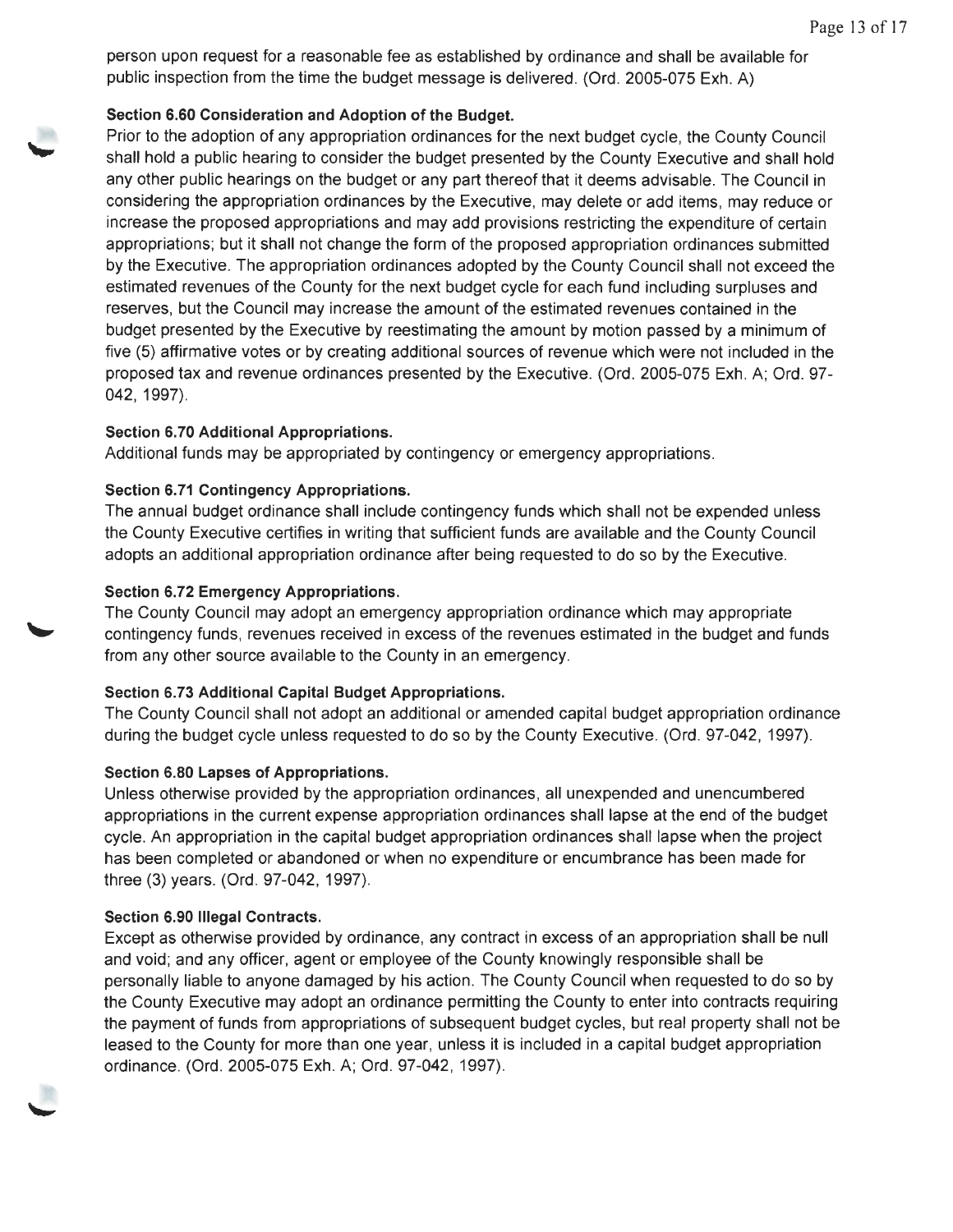# **Article 7 Personnel System**

#### **Section 7.10 Purpose.**

The County Council shall, by ordinance, establish and maintain a personnel system for the County. (Ord. 2005-075 Exh. A)

## **Section 7.20 Exemptions.**

The provisions of this article shall apply to all County positions except:

(a) Contract employees.

(b) All volunteer members of boards and commissions appointed by the County Council or County Executive.

(c) All elected County officers, the County Council, and no more than two other persons in each elected officer's office, who shall be either their first deputy or administrative assistant or confidential secretary, as designated by each officer.

(d) Other employees as may become necessary as determined by the County Council. (Ord. 2005- 075 Exh. A)

#### **Section 7.30 Administration.**

The County Executive shall administer the personnel system of the county in accordance with the personnel rules adopted by the County Council by ordinance.

#### **Article 8 Charter Review and Amendments**

# **Section 8.10 Charter Review Commission.**

This Charter shall be reviewed periodically by a Charter Review Commission as provided in this Article.

## **Section 8.11 Election and Period of Office.**

At least every ten (10) years after the adoption of this Charter, the County Council shall cause an election of a Charter Review Commission, hereinafter referred to as the Commission. The Commission shall consist of fifteen ( 15) persons, an equal number from each Council district. There shall be no filing fee nor shall there be a primary. The qualified voters of the respective districts shall vote only for candidates from their district at the general election. Candidates' names shall appear on all ballots as drawn by lot. The member of the Commission who receives the greatest number of votes shall convene the Commission. The term of office shall be one year. The Commission shall meet at such times and in such places as it deems appropriate upon having given public notice. (Amended by referendum 1986; Ord. 93-045; amended by referendum 1995)

## **Section 8.12 Vacancy.**

Any vacancy on the Commission shall be filled within fourteen days of the declaration of a vacancy, by the next highest recipient of votes cast in the Charter Review Commissioner election from the district where the vacancy occurs.

If a Commissioner is absent from three (3) consecutive meetings without prior notice being given to the Chair, a vacancy in that position may be declared by a two-thirds vote of the Commissioners. (Amended by referendum 1986)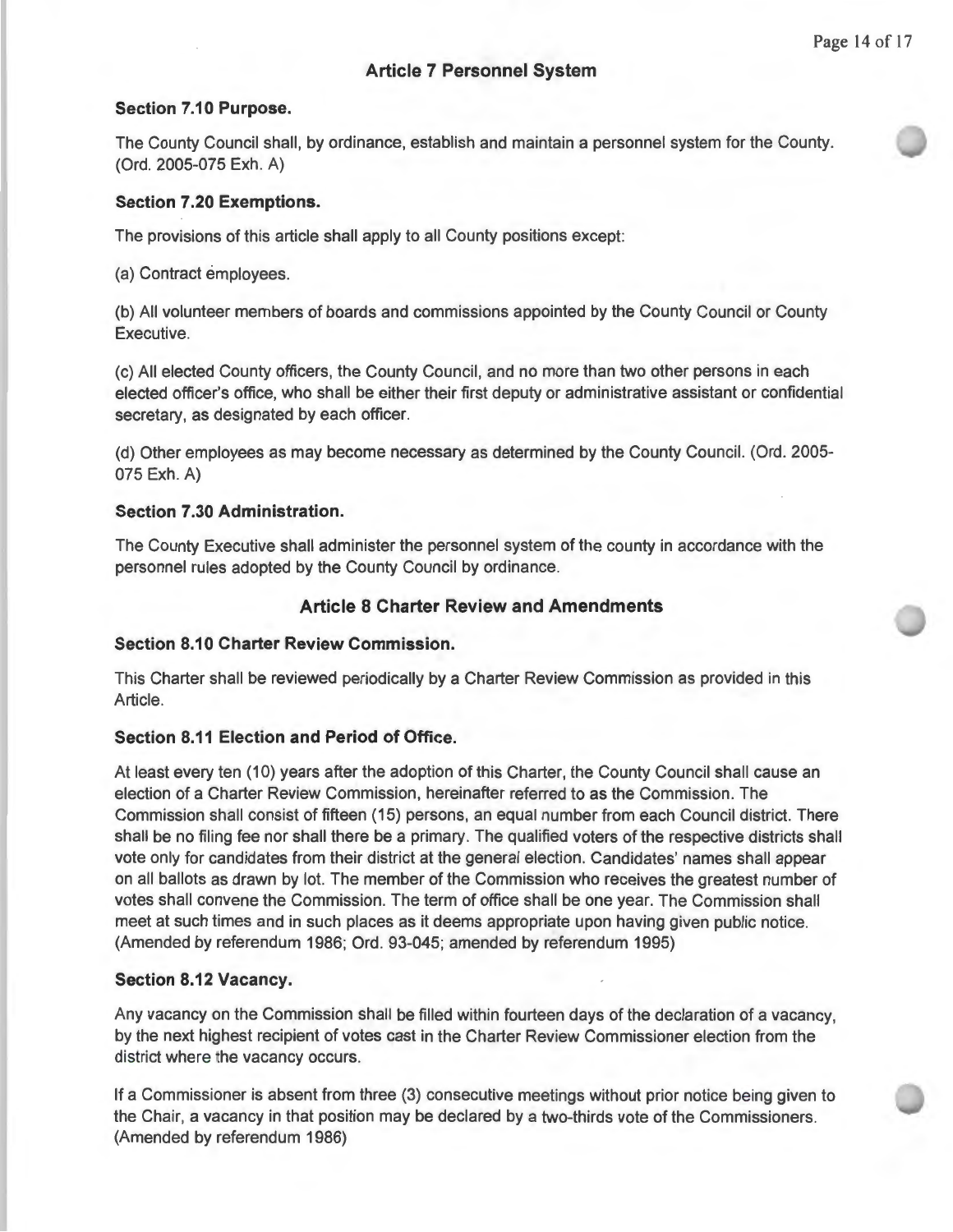# **Section 8.13 Procedures.**



The Commission shall review the Charter to determine its adequacy and suitability to the needs of the county and may propose amendments. The Commission may also make recommendations to the County Council and publish its findings. Members of the Commission shall serve without salary, but shall be reimbursed for reasonable out-of-pocket expenses. The Council shall provide to the Commission reasonable funds, facilities and services appropriate to an elected county agency. Provisions for expenditures shall be made in the budget. Expenditures of the Commission shall be budgeted for their scheduled term of office.

# **Section 8.20 Charter Amendment - General Provisions.**

Charter amendments may be proposed by the Commission, the County Council or by the public. Any proposed Charter amendment shall be filed and registered with the Auditor and submitted to the voters at the next November general election occurring at least ninety (90) days after registration of the proposed amendment with the Auditor. If more than one amendment is submitted on the same ballot, they shall be submitted in such a manner that the people may vote for or against the amendments separately; provided, an amendment which embraces a single or inter-related subject may be submitted as a single proposition even though it is composed of changes to one or more articles.

If a proposed amendment is approved by a majority of the voters voting on the issues, it shall be effective ten (10) days after the results of the election are certified, unless a later date is specified in the petition or ordinance proposing the amendment. Any implementing ordinance required by any Charter amendment shall be enacted by the Council within one hundred and eighty ( 180) days after the amendment is effective, unless the amendment provides otherwise. (Ord. 2005-075 Exh. A)

# **Section 8.21 Amendments by the Charter Review Commission.**

The Commission may propose amendments to the Charter by filing such proposed amendments with the County Council who shall submit the amendment to the voters at the next November general election at least ninety (90) days after the filing and registration of the amendments.

# **Section 8.22 Amendments by the Public.**

The public may propose amendments to the Charter by registering with the Auditor an initiative petition bearing the signatures of registered voters of the county equal in number to, but not less than, twenty (20) percent of the number of votes cast in the county in the last gubernatorial election. Signatures shall be registered not more than one hundred twenty (120) days following filing of the petition with the Auditor, who shall submit the amendments to the voters. The one hundred and twenty (120) day period shall begin upon receipt of official notification to petitioner(s) by the Prosecuting Attorney's Office either by certified mail or messenger. If the last day for collecting signatures falls on a weekend or legal holiday, then the one hundred and twenty (120) day period shall extend to the end of the next business day. (Amended by referendum 1986; Ord. 93-045; amended by referendum 1995; Ord. 2005-075 Exh. A)

# **Section 8.23 Amendments by the County Council.**

The County Council may propose amendments to the Charter by enacting an ordinance to submit a proposed amendment to the voters at the next November general election occurring at least ninety (90) days after enactment. A minimum of five (5) affirmative votes shall be required to enact such an ordinance. An ordinance proposing an amendment to the Charter shall not be subject to the veto power of the County Executive.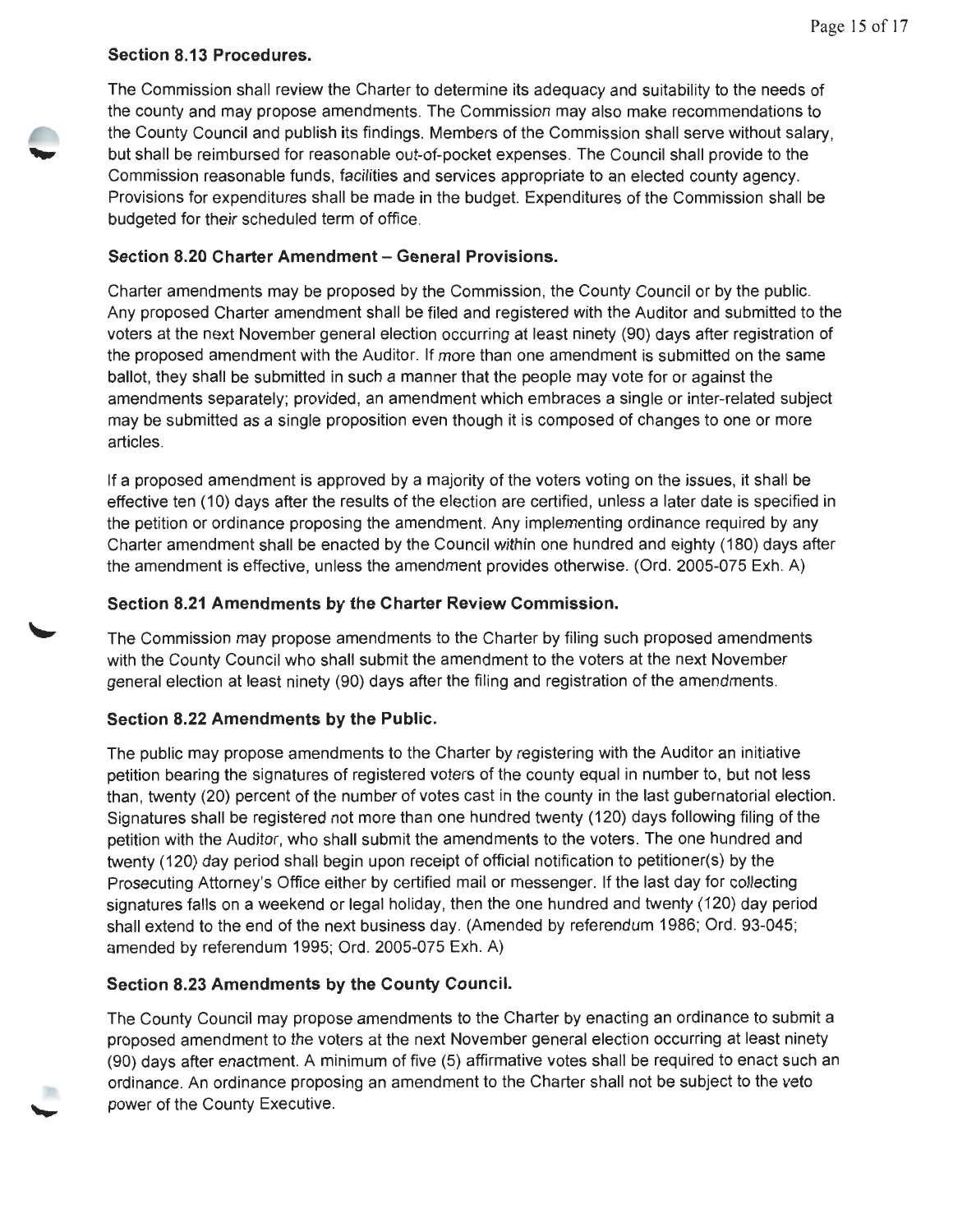The County Council by unanimous vote of the entire Council may effect amendments to the language of the Charter where the passage of time has rendered language moot or obsolete. Such changes shall be made by ordinance, and have a public hearing. (Amended by referendum 1995)

## **Section 8.24 Repeal of Charter.**

Any proposal to repeal the Charter shall include provisions for transition. (Ord. 2005-075 Exh. A)

# **Article 9 General Provisions**

## **Section 9.10 Severability and Construction.**

The provisions of this Charter are severable. If any provision should be declared to be unconstitutional or inapplicable, it shall not affect the constitutionality or applicability of any other provision of this Charter.

# **Section 9.20 Purchasing, Contracts, Claims, and Bonds.**

The County Council shall by ordinance establish procedures for purchasing supplies, services, materials and equipment, the awarding of contracts, the processing of claims, and the sale or refunding of bonds. The ordinance shall provide when bids shall be required and how invitations for bids shall be advertised.

All purchases, contracts and bonds subject to bid procedures shall be advertised and, unless all bids are rejected, shall be awarded on the basis of sealed bidding to the lowest responsible bidder.

# **Section 9.30 Franchises.**

All franchises granted by the County Council shall be for fixed term not to exceed twenty-five (25) years and no exclusive franchise shall be granted for the use of any street, road or public place. All franchises shall be subject to the power of eminent domain and the right of the Council or the people acting for themselves through the initiative or referendum to repeal, amend or modify the franchise in the interest of the public; and every ordinance granting a franchise shall contain a reservation of these rights. In any proceeding under eminent domain the franchise itself shall have no value.

# **Section 9.40 Public Disclosure.**

Public disclosure of financial interest of elected public officials shall be governed by general law.

## **Section 9.50 Oath of Office and Bonds.**

An oath or affirmation to support the Constitutions of the United States and the State of Washington and the Charter and ordinances of Whatcom County and to perform faithfully, impartially, and honestly the duties of office, shall be made by each elected officer before entering upon the duties of office.

A surety bond shall be required for all elected officers and such County employees as may be designated by ordinance. Bonds shall be in the form and amount required by ordinance and the cost borne by the County. (Ord. 2005-075 Exh. A)

# **Section 9.60 Information Management.**

The County Executive shall establish procedures for maintaining a modern, efficient system for processing, maintaining and disposing of information and records; shall maintain a means to store and maintain, in retrievable manner, all County records which should not be destroyed and which are not necessary for the current operation of County government; and shall provide needed